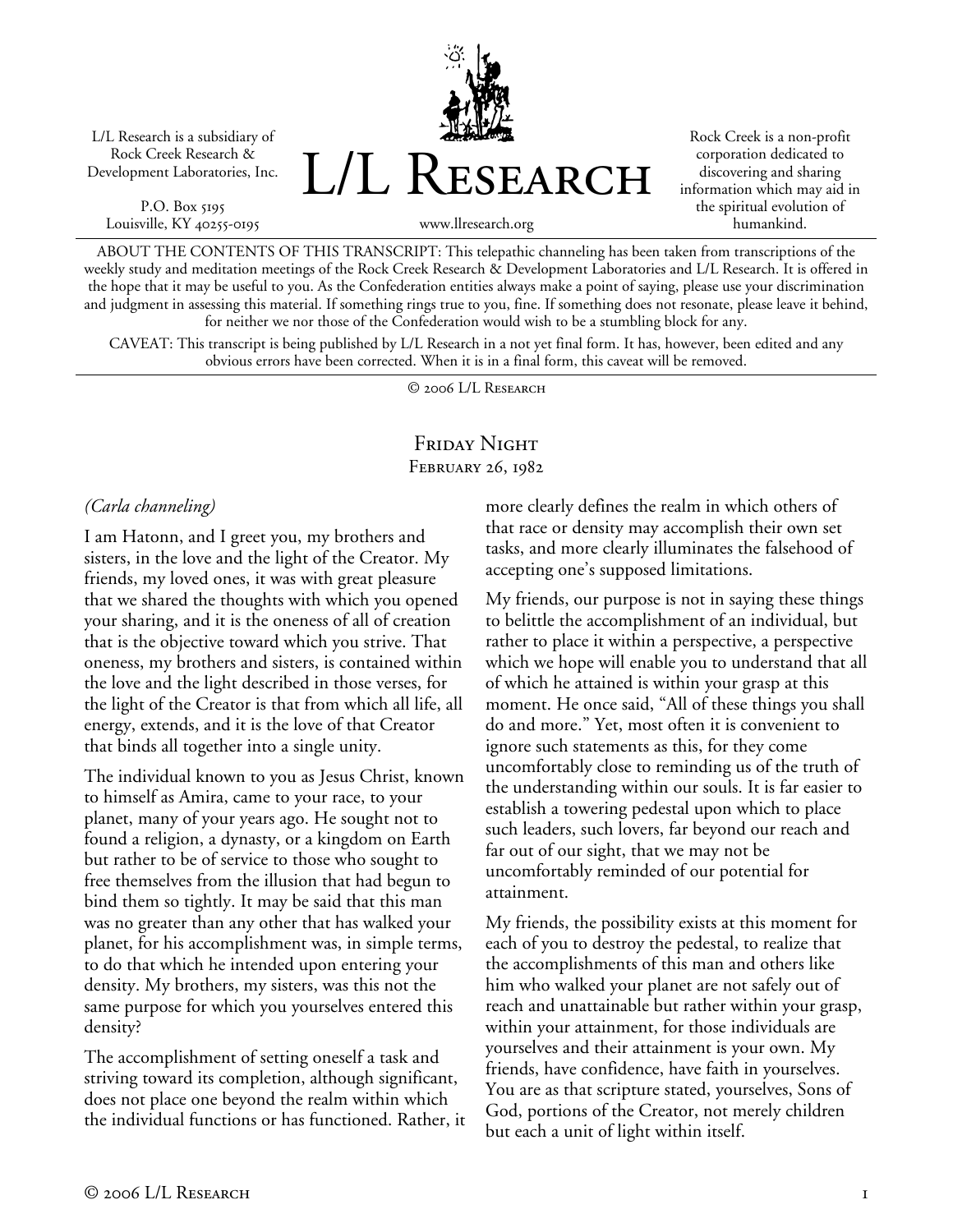It is elsewhere said within that same book, my brothers, that the Creator formed each of you as a likeness of Himself. If this is true, my friends, then who but yourselves are responsible for what you have created? My friends, the temptation exists to point at others of accomplishment and say, "Yes, I will be like that some day, but not yet." Be like that today, my friends. I am Hatonn.

## *(Unknown channeling)*

I am Laitos, and I greet you also, my brothers, in the love and the light of that Creator, of which we are all a part. It is our desire, dear friends, to share with you at this time our conditioning vibration that we may be of service in assisting the acquisition of a more effective meditational state. If there are those among you who would desire that we be of service in this manner, simple mentally request our assistance and we will be greatly honored to provide this small service. I am Laitos.

## *(Unknown channeling)*

I am Latwii, and I greet you impatiently in the love and the light of the Creator. My brothers and sisters, now that our brothers of Hatonn and Laitos have performed their very worthy but time-consuming functions, it is now our turn to be of service, and we might add, to enjoy the pleasure of your company. At his time we would like to open the floor, so to speak, for any questions, for such is the service that is our honor and privilege to offer, even though our responses may not be as ponderous or dramatic as those of our brother, Hatonn.

#### Are there any questions?

**S:** I have some questions, but let me say that you are one of my favorite entities, and it's good to feel your thoughts again after such a break, as I call it, from the last times. To get to my questions. The first one is, Monday night, a week ago, I experienced astral projection, and it was either Monday or Tuesday night of this week I felt like I was in a classroom of some kind, learning things in which I only remembered two things, what I thought were two galaxies, Vale and Cyclops. Could you tell me if I was in a classroom trying to learn something?

I am Latwii. My brother, first we would express our appreciation for the affection that has enabled us to attain placement within your "Top 40," so to speak. In answer to your question, my brother, if you were

to reflect, would it occur to you that you have yet to leave the classroom?

#### May we answer you further?

**S:** Well, I understand your analogy that in my life here on Earth I'm here to learn lessons. I've always realized this even when I started learning more. But, could I have projected again and gone to a more specialized classroom away from Earth?

I am Latwii. My brother, the area within which you have chosen to invest your energies is the area which will attract fulfillment for your seeking. The experiences you describe are your own interpretation of learning experiences that are assembled or constructed to provide a functional analogy for your own purposes or meditation. It is difficult to ponder the subject of fruit without generating a mental image of one type of fruit or another upon which to focus one's attention. In a like manner, my brother, as it is your desire for education within this specific area, it is suitable that you should translate your learning experience into symbols that you are familiar with for the purpose of meditation and study.

### May we answer you further?

**S:** Let me ponder that answer, and I may ask for clarification later. My second question is, the Tribunal of Saturn has always fascinated me, and along with the Guardians is there anything you can tell me now that in the past they have been unwilling to reveal to us?

I am Latwii. My brother, we must admit that these subjects fascinate us also, as they are a portion of our learning experience. An amount of difficulty lies in attempting to answer your question, for, if you will reflect, you will perceive that for you to answer truthfully about ongoing learning experiences within your own density is quite difficult, as it is not often until far later that you begin to develop a glimmer of understanding of what you were doing when you thought you knew what you were doing. The situation for ourselves as participants in our density in our response presents the same problem. It would be very difficult for us to describe to you what we think we're doing while we're doing it, for as with yourselves, we have not developed total awareness of our actions and intentions.

We are hesitant to offer information about conditions or events upon your own density. First,